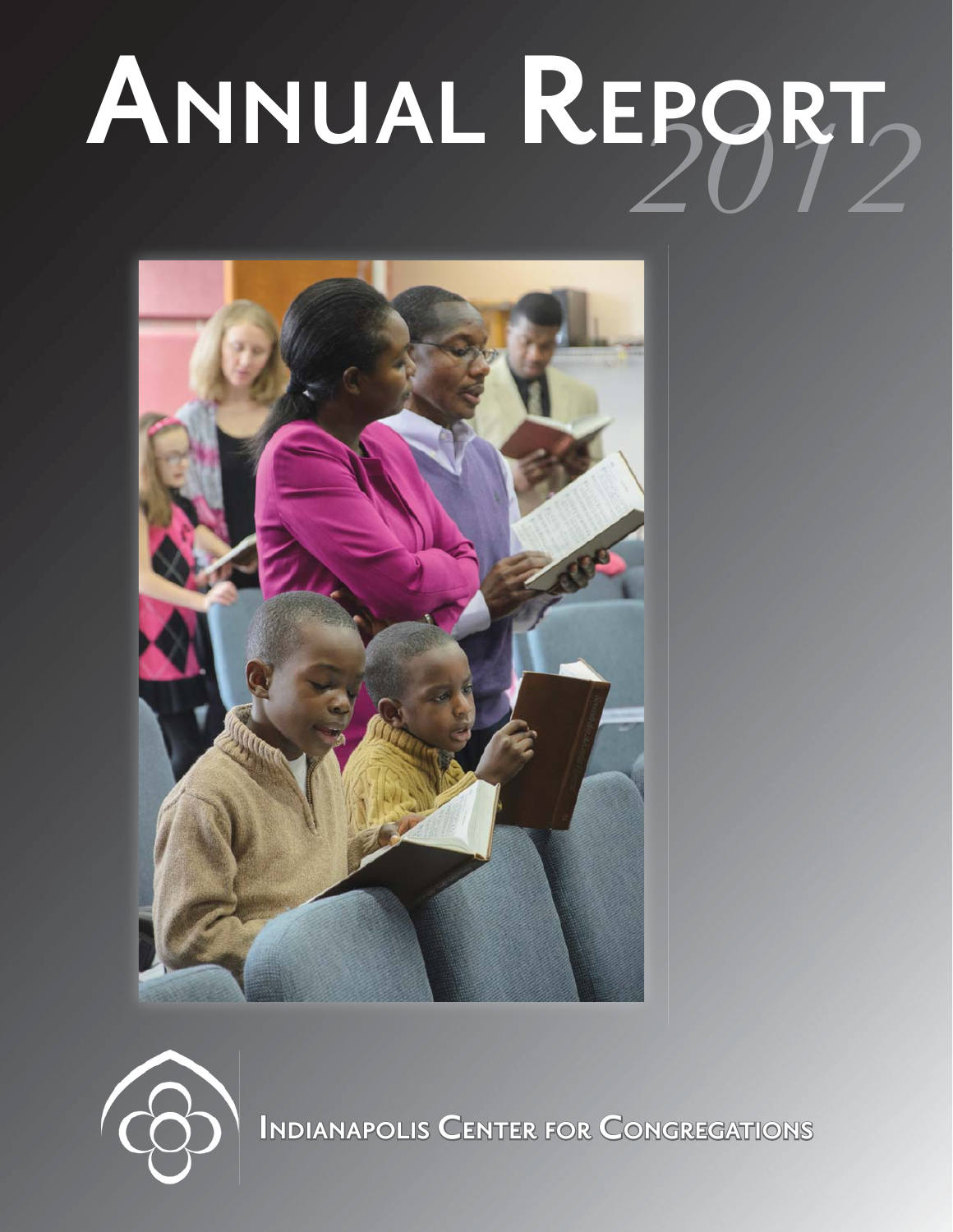









In 2012, the Center for Congregations continued its pattern of growth, as we worked<br>to help strengthen Indiana congregations and to share our learnings with a national to help strengthen Indiana congregations and to share our learnings with a national audience. Katie Lindberg was hired as our Northwest office director, bringing the Crown Point satellite to full functionality. The northwest office is an integral part of the Center's statewide initiative, which includes five offices in Indiana with services available to every congregation in the state.

This report features the stories of growth and development in congregations statewide:

- When Carmel's Seventh Day Adventist Church outgrew their modest worship facility, they contacted the Center for Congregations and Andrews University's School of Architecture, Art & Design for help. The congregation has been able to expand its facility to meet its growth.
- Grace Assembly of God in New Whiteland will break ground on their long-awaited sanctuary, as this congregation grew from 26 worshippers 15 years ago to 1,100 on a typical Sunday today.
- With growing membership and cramped quarters, Batesville Christian Church made the surprise decision to stay in their current facility after outside consultants helped church leaders assess their situation and create a vision for where they wanted to go.
- Iglesia Metodista Unida Vida Nueva on Indianapolis' west side is a gathering place for area residents — food pantry, a legal clinic, Bible studies, a clothing shop, English language classes. Grants from the Center for Congregations are helping the community meet those needs and work toward sustainability.

These stories of progress are a testimony to our staff's work to help strengthen congregations. During 2012, the Center observed a number of significant outcomes. Many congregations that chose to grow numerically did so; congregations that chose to increase their income did so; congregations functioned as learning organizations with clergy and laity working together to address complex challenges; congregations became increasingly skilled at choosing the best fit resource for their contexts.

The Center shares these outcomes and findings nationally in various ways, including our learning community program, Resourcing Congregations. Through this program, we host organizations from across the country that serve congregations and want to adapt the Center's mode of resourcing to their contexts. We share what we are doing in Indiana, hoping that more congregations across the country will learn, grow and become vibrant faith communities through the services offered by these other organizations.

Congregations are among our communities' greatest assets. I hope you find inspiration in the stories and information in this report.

Din Shapero

*Tim Shapiro Center President*

Front cover photo is from Carmel Seventh Day Adventist Church. The above photos are (from top) Iglesia Metodista Unida Vida Nueva in Indianapolis, Carmel Seventh Day Adventist Church, Grace Assembly of God in New Whiteland and Batesville Christian Church.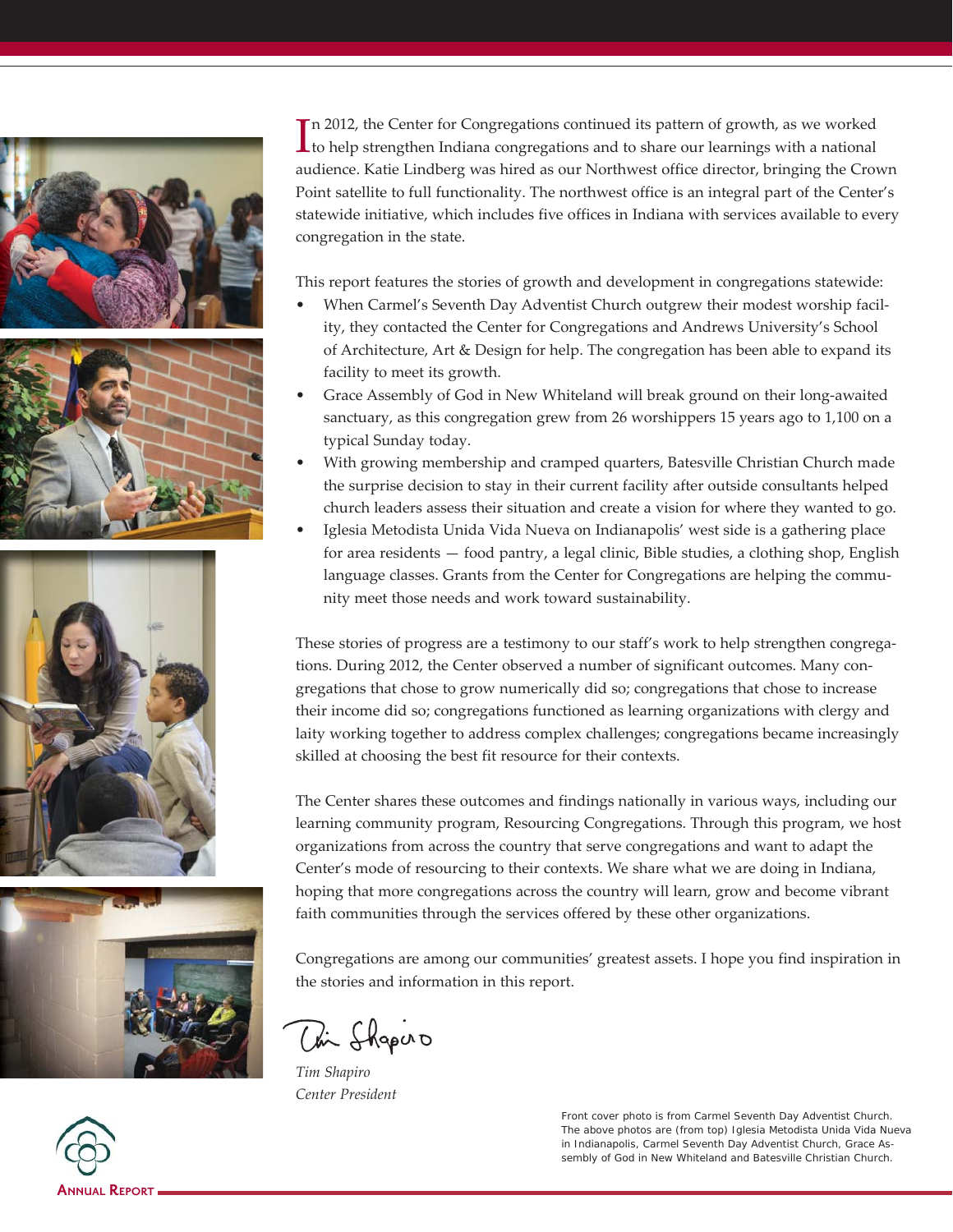# **GROWTH IN CONGREGATIONS**

When members of Carmel's Seventh Day<br>Adventist Church outgrew their modest worship facility, they contacted the Center for Congregations and Andrews University's School of Architecture, Art & Design for help. The result was an effective resource relationship that linked the church, the Center and the largest university in the Adventist post-secondary system. The 150 mile drive from the Andrews campus in Michigan to the corner of 146th Street and Carey Road in Carmel quickly became a familiar commute for Professor Martin Smith and his team of senior and graduate architectural students.

"We planned the church building project in two phases," explains Smith, who oversees the architectural school's community service program that assists organizations with design needs. "The first phase was the multi-purpose room and the second phase is the sanctuary." Construction won't wrap up until June, but the fruits of the collaboration already are evident. The Carmel congregation is anticipating a facility tailored to its expanding membership; Andrews' students are getting practical experience as they work with real clients; and the community service program benefits from the fees paid by the church from grants awarded by the Center for Congregations.

"It's been a beautiful relationship," says Alex Rodriguez, pastor of the church since 2007. "We've received excellent architectural services at a reasonable price and our funds will help grow the school's outreach program."

# **IDENTIFYING, REDUCING BARRIERS**

The Carmel church is one of four growing faith communities that have worked with the Center for Congregations for help with challenges and opportunities. Although the four congregations represent diverse traditions and are situated in different parts of Indiana, they have much in common. All enjoy high visibility on well-trafficked highways; their pastoral and lay leaders are dynamic; their facilities are hubs of community life; and members are poised to expand their ministries once they address the obstacles in their paths. Three of the congregations—the Carmel church among them—are grappling with space limitations imposed by outdated buildings.

"Certain things keep people from attending church," explains Rodriguez. "First, if visitors

drive into a parking lot and no spaces are available, and second, if they enter a sanctuary and all the seats are filled." Neither problem will exist once his church's construction project is done. Additional parking places are part of the plan, and the new sanctuary will offer ample seating. The multi-purpose room, site of worship services since its completion in 2010, will finally assume its intended use as a combination fellowship hall, volleyball court and classroom. A spacious kitchen adjoins the versatile



"Seventh Day Adventists are serious about health and about helping people eat well and live longer," explains Rodriguez. "We've started a program called 'veggie meals.' Once a month for two hours, we teach people how to cook and live healthier. We believe that until we begin to heal society of ailments brought about by lifestyle choices, it's difficult to make strides into scripture." Their plan is holistic and involves strengthening the body, mind and spirit.

# **LOCATION, LOCATION, LOCATION**

Around the same time the Carmel Adventists are scheduled to move into their new worship space, members of Grace Assembly of God in New Whiteland will break ground for their long-awaited sanctuary. Membership has soared in the past 15 years since Wayne Murray accepted the call to the struggling church that his district superin-



Carmel Seventh Day Adventist Church

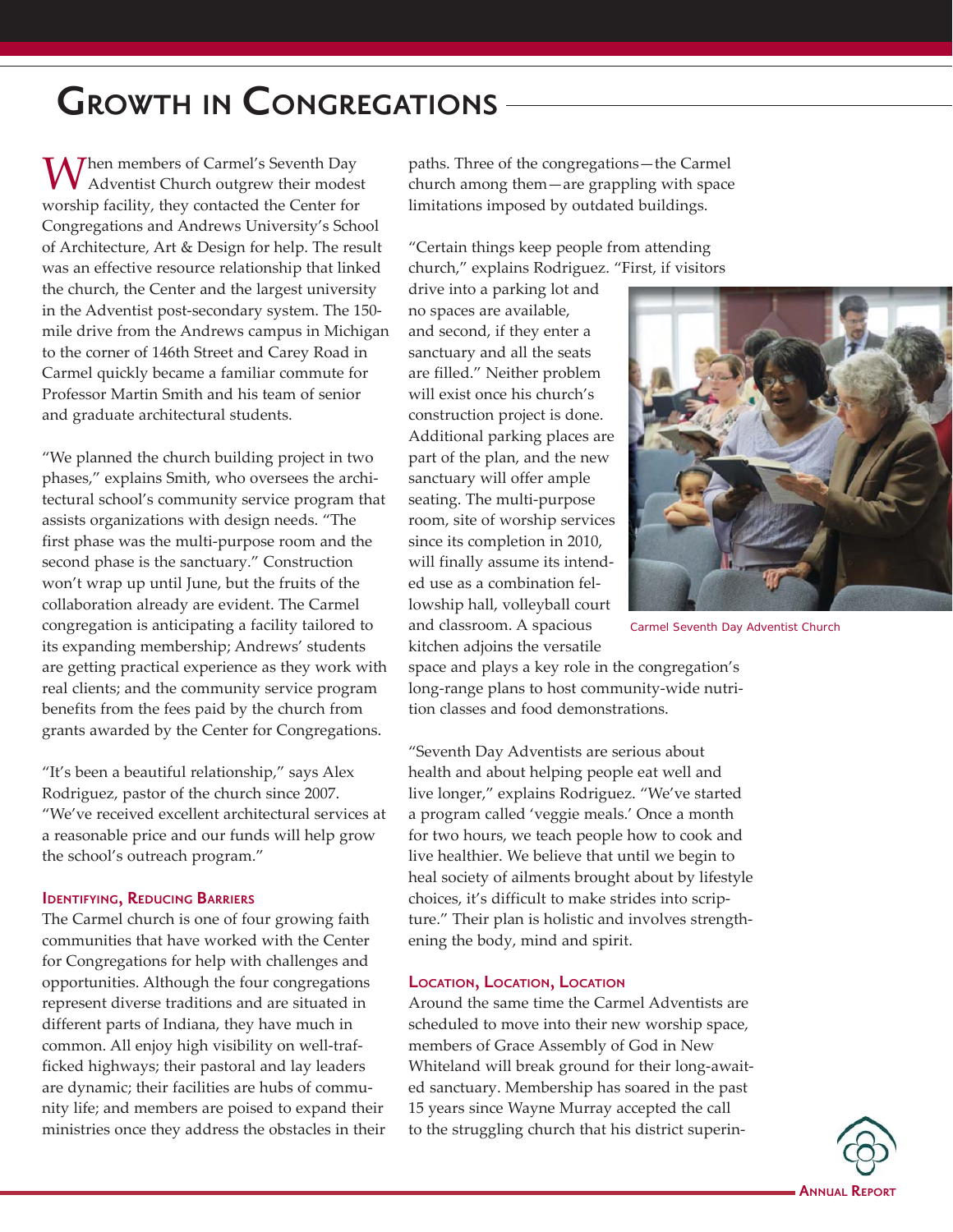tendent described to him as "having potential." Only 26 persons attended his first service, "and we were three of them," Murray says. A typical Sunday now attracts 1,100 worshippers, a number



especially impressive since a 1999 fire devastated the church building and displaced services for 18 months.

"The community rallied around us," recalls Murray. "Difficult circumstances have a way of binding people together." The neighboring Methodist congregation volunteered its facilities for mid-week services; a local television station offered its green room for Sunday gatherings; and a nearby aviary doubled as a sanctuary while construction to replace the burned building was under way. "We called it 'The Birdhouse,'" jokes Murray about the aviary. The exotic species moved out, the congregation moved in, and "the amazing thing was, we didn't lose any members."

Batesville Christian Church



Grace Assembly of God Church in New Whiteland

To the contrary, attendance has continued to increase during subsequent building projects, helped by the congregation's highly visible location on U.S. 31 and its outreach to the community. As many as 10,000 people convene annually for the congregation's Fourth of July tribute to law enforcement officers, fire fighters and military personnel. The church also sponsors a Spanish-speaking congregation that meets in a mall across the street and has

grown to almost 100 worship-

pers. The only deterrent to Grace Assembly's expanding ministry has been a shortage of space.

"We strive to make people welcome," says Dave Neathery, the church's business manager, who contacted the Center for Congregations when members outgrew the auditorium that has doubled as the sanctuary for a decade. Like the Adventist congregation, Grace Assembly members embarked on a building project that will

unfold in phases. A Center resource grant helped launch Phase 1 by providing for engineering services to expand the parking lot. "Our parking has maxed out the past few years and we've had to turn people away during big events," says Neathery. The relationship with the engineers proved so successful that the collaboration will continue as the project moves into its next phase.

"For several years we considered relocating to the north because so many of our folks drive here from that direction," says Murray. "But property was too expensive, so we stayed put." He's glad they did. With a quarter million people now living within a 20-mile radius of the church building, Murray and his leadership team believe the congregation is in an excellent position "to make the greatest impact on the greatest number of people."

# **LET'S GROW TOGETHER**

Relocation also was the intent of Batesville Christian Church members after steady growth resulted in cramped quarters and prompted the youth program to move off-site. Plans changed after outside consultants, funded by a Center grant, helped church leaders assess their situation and create a vision for where they wanted to go. The congregation gained new appreciation for their building's location and decided—as Grace Assembly Church did—to "stay put." Results of a demographic study, initiated by the consultants, led to the surprise decision.

"We learned we're centrally situated in the largest area of our community that claims no religious affiliation," says Eric Bingaman, minister of discipleship. "In other words, our current location is exactly ripe for ministry. We're in the middle of our mission field."

The next steps included developing a renovation plan and designing a fundraising drive to generate the necessary pledges to bring the plan to fruition. Committees formed and a colorful marketing initiative emerged with the invitation: "Let's grow together! Taking root. Bearing fruit." A second Center resource grant helped engage the services of a consultant to assist in organizing the stewardship campaign. Architectural drawings of the proposed renovation provided momentum

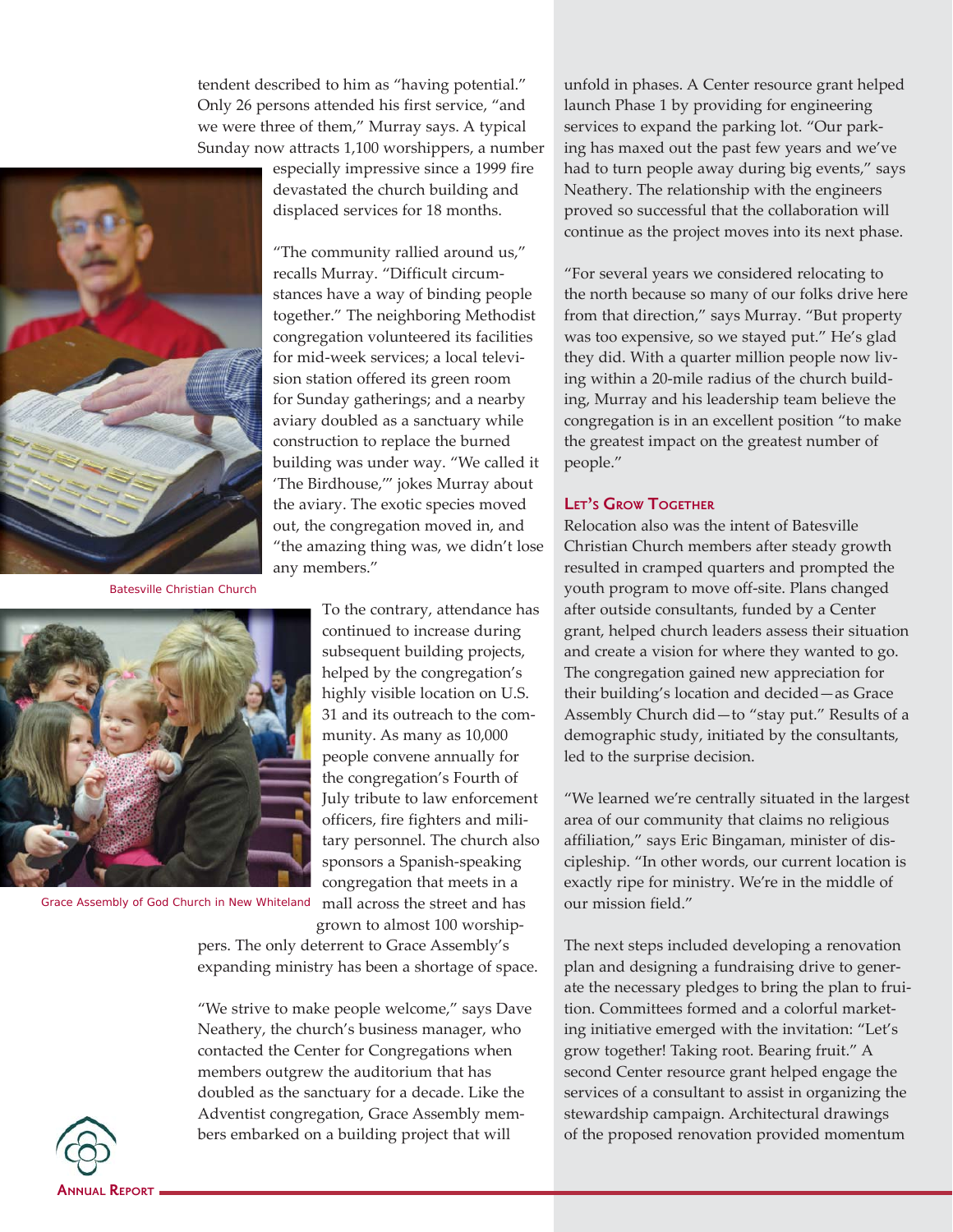when leaders unveiled them at a church picnic, displayed them in the church foyer and posted them on the congregation's website.

The concept of hiring consultants was new to many church members who questioned the wisdom of spending funds on "experts" rather than for bricks and mortar. "It was quite an epiphany for the congregation to realize that the use of an outside resource was a good thing," recalls Doug Hanner, director of the southeast Center for Congregations in Seymour. "This was a high-functioning group of church leaders," says Hanner, who assured them that the Center's role was not to exert control but to "walk alongside members and help them over any speed bumps they encounter."

The bumps have been few, and Bingaman is pleased with the way the process has played out. Construction is likely to begin next year, and the renovated facility not only will meet the needs of the congregation but also the community at large for years to come. "We encourage local organizations to use our church," says Bingaman. "We think it's a travesty to have a large, well-situated building and only use it once a week."

# **A ONE-STOP RESOURCE**

Like the Batesville church, Iglesia Metodista Unida Vida Nueva, a Hispanic congregation on the west side of Indianapolis, is a gathering place for area residents. Depending on the day, activities include a food pantry, a legal clinic, Bible studies, a clothing shop, English language classes, a GED program and computer sessions in the 22-station lab.

Sunday services attract about 120 worshippers, with eight Hispanic countries represented. Pastor David Penalva switches effortlessly from English to Spanish, depending on his audience's proficiency. First generation immigrants and preschool children speak Spanish; elementaryschool students blend the two languages as their bilingual skills improve; teens, having made the transition, prefer English only. Faith traditions also vary from Catholic to Pentecostal to mainline Protestant. "It's a challenge," admits Penalva, "but we're establishing common ground."

Obstacles go beyond cultural differences and include problems imposed by a vintage building, a membership with limited resources— "we're at the bottom of the income level," says Penalva—and a transient population with many

needs. Grants from the Center for Congregations are helping Vida Nueva meet those needs and work toward sustainability. A few years ago, the congregation participated in the Center's Sacred Space grant initiative that addressed facility issues. Now



Iglesia Metodista Unida Vida Nueva in Indianapolis

a resource grant is providing for the services of outside consultants to create a governance structure, develop a core of lay leaders and stabilize finances.

"We have two congregations," explains Penalva. "We have the worship congregation, and we have the outreach congregation." His goal is to blend the two so persons who come to the church for social services will return for Sunday worship, and members of the worship community will assume responsibility for the church's many outreach programs.

They're making progress. Penalva has recruited a board of directors, and training is under way. Lay leaders have accepted assignments to meet with other churches to explore the possibility of partnerships. As the city's Hispanic community continues to expand, so must the range of resources. "Some of our people have two and three jobs," says Penalva. "Who's helping the children with homework? Can we have a tutoring program?" He sees the church becoming a "one-stop place" for services, and that includes spiritual services, as well as the pragmatic variety. "We don't want the faith emphasis to diminish," he insists. "That's what church is all about."

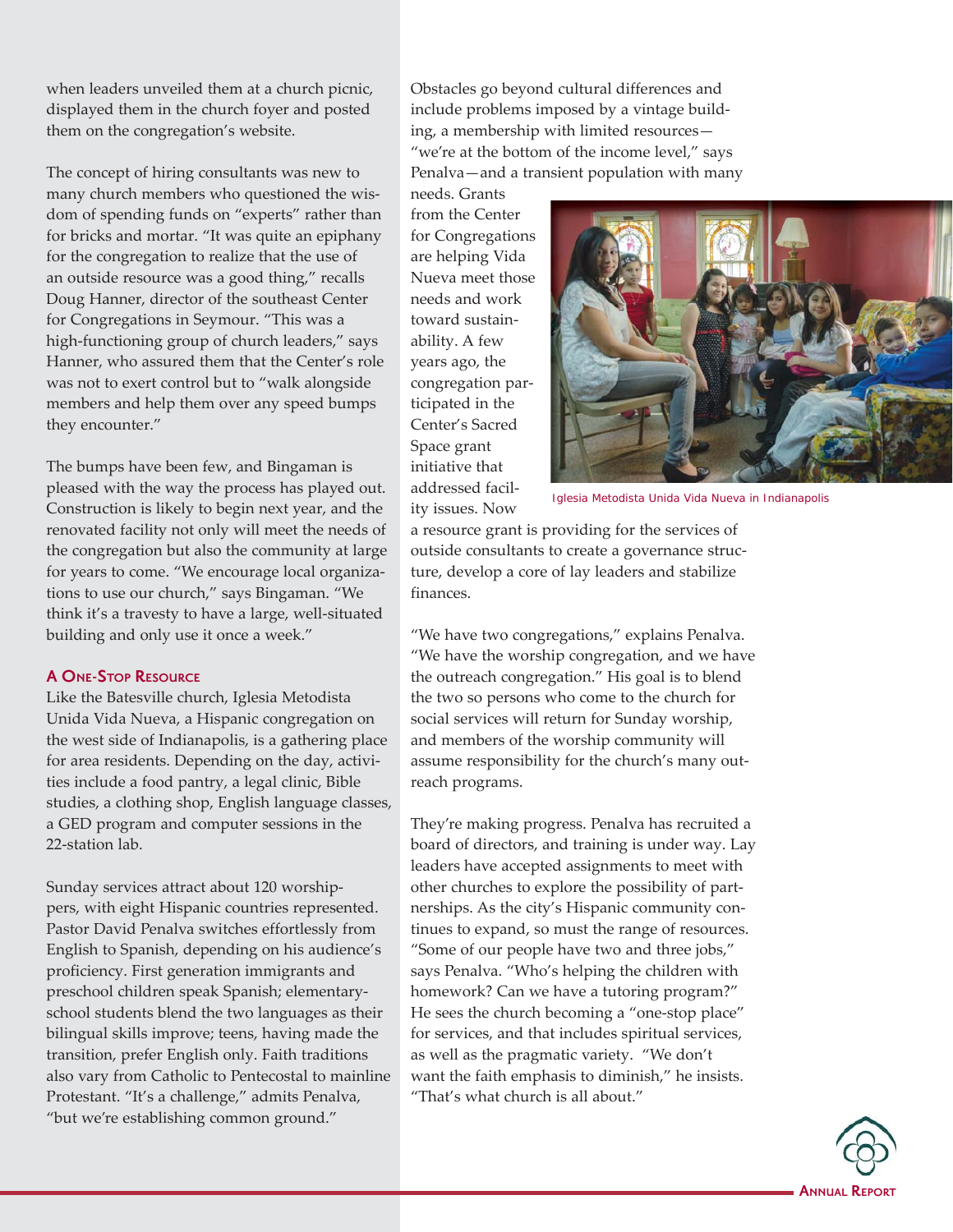# **CENTER FOCUS** 2012 ANNUAL REPORT STATISTICS

| <b>CENTRAL</b>                                                                                                                                                                                                                                                                                                                            | <b>NORTHEAST</b>                                                                                                                                            | <b>NORTHWEST</b>                                                                                                                                                                                                                                                                                                                                                                 | <b>SOUTHEAST</b>                                                                                                                                                                                                                                                                                                                                                                                                                                                                                                                                                                                                                                                                                  | <b>SOUTHWEST</b>                                                                                                                                                |  |
|-------------------------------------------------------------------------------------------------------------------------------------------------------------------------------------------------------------------------------------------------------------------------------------------------------------------------------------------|-------------------------------------------------------------------------------------------------------------------------------------------------------------|----------------------------------------------------------------------------------------------------------------------------------------------------------------------------------------------------------------------------------------------------------------------------------------------------------------------------------------------------------------------------------|---------------------------------------------------------------------------------------------------------------------------------------------------------------------------------------------------------------------------------------------------------------------------------------------------------------------------------------------------------------------------------------------------------------------------------------------------------------------------------------------------------------------------------------------------------------------------------------------------------------------------------------------------------------------------------------------------|-----------------------------------------------------------------------------------------------------------------------------------------------------------------|--|
| 4188 Conversations in<br>560 Cases of which<br>281 are New Cases with<br>479 People representing<br>280 Congregations<br>$\bullet$<br>43% were clergy<br>57% were laity                                                                                                                                                                   | • 1183 Conversations in<br>175 Cases of which<br>119 are New Cases with<br>136 People representing<br>97 Congregations<br>69% were clergy<br>31% were laity | • 504 Conversations in<br>73 Cases of which<br>58 are New Cases with<br>75 People representing<br>52 Congregations<br>59% were clergy<br>41% were laity                                                                                                                                                                                                                          | • 993 Conversations in<br>118 Cases of which<br>96 are New Cases with<br>126 People representing<br>69 Congregations<br>$\bullet$<br>56% were clergy<br>$\bullet$<br>44% were laity                                                                                                                                                                                                                                                                                                                                                                                                                                                                                                               | • 1238 Conversations<br>145 Cases of which<br>• 110 are New Cases<br>• 140 People represes<br>• 83 Congregations<br>$\cdot$ 48% were clergy<br>• 52% were laity |  |
| <b>THE TOP ISSUES</b><br>Technology<br>Building<br>Finance<br>Congregational Vitality<br>Leadership                                                                                                                                                                                                                                       | <b>THE TOP ISSUES</b><br>Technology<br><b>Care Ministries</b><br>Congregational Vitality<br>Building<br>Strategic Planning                                  | <b>THE TOP ISSUES</b><br>Technology<br>Finance<br>Building<br>Youth Ministry<br>Volunteers                                                                                                                                                                                                                                                                                       | <b>THE TOP ISSUES</b><br>Technology<br>Children's Ministry<br>Youth Ministry<br>Congregational Finance<br>Volunteers                                                                                                                                                                                                                                                                                                                                                                                                                                                                                                                                                                              | <b>THE TOP ISSUES</b><br>Technology<br>Finance<br>Strategic Planning<br>Congregational Vit<br>Youth Ministry                                                    |  |
| 120 Educational Events and Meetings<br>Including 40 held in Central Indiana<br>22 in the Northeast area<br>22 in the Northwest<br>21 in the Southeast<br>and 15 in the Southwest<br>1912 People representing<br>765 Congregations from<br>87 Faith Groups or Denominations                                                                |                                                                                                                                                             | Cousins Foundation<br>Creating an Unbroken Circle of Care<br>Crossroads Community Church<br>Crown Point Ministerial Meeting<br>Dearborn County Resource Grant Info<br>Dubois County Grants Luncheon<br>Economic Challenges Facing Indiana Pastors<br>Envisioning and Designing Faith Formation<br><b>Essentials of Church Finance</b><br>First Presbyterian Church of Evansville | Messiah Lutheran Church Board Meeting<br>Ministry for the 21st Century Child<br>Missional Conversation<br>North United Methodist Executive Meeting<br>Reaching Millenials<br>Rescue Mission Board Meeting<br>Ripley County Resource Grants Info<br>Risen Savior Lutheran Steering Committee<br>Samaritan Interfaith<br>SE Episocopal Deanery Clericus<br>Shared Ministry<br>Spiritual Foundations of Leadership<br>Sticky Faith<br>Sustainable Youth Ministry<br>Technology Tips for Your Congregation<br>Technology and Ministry Grant Initiative<br>Toolkit for Developing Congregational Plans<br>Trinity Evangelical Lutheran<br>Unitarian Universalist Meeting<br>Vibrant Community Outreach |                                                                                                                                                                 |  |
| EVENTS AND MEETINGS INCLUDE:<br>A Celebration of Giving<br>A Practical Guide to Congregational Planning<br>Alban Board of Directors<br>Bartholomew County Resource Grant Info<br>Brownstown Area Ministerial Association<br>Calvary Community Fellowship Board<br>Center for Congregations Board Meeting<br>Community Presbyterian Church |                                                                                                                                                             | Flourishing Congregations, West Lafayette<br>Flourishing Congregations Call-Out Meeting<br><b>Flourishing Congregations Interviewers</b><br>Floyd County Resource Grant Info<br>Fort Wayne Rescue Mission Board Retreat<br>Greene County Information Session<br>Help & Hospitality<br>Helping People Use Their Gifts<br><b>Intentional Community</b><br>InTrust                  |                                                                                                                                                                                                                                                                                                                                                                                                                                                                                                                                                                                                                                                                                                   |                                                                                                                                                                 |  |

Community Presbyterian Church Congregation Management Software Basics Congregations and Community Congregations and Culture Congregations Online

- \$1,232,459 for
- 98 Grants of which
- 16 were Technology and Ministry Grants totaling \$427,569
- 82 were Resource Grants totaling \$804,890

### **Grant Recipients**

Aldersgate United Methodist Church, Evansville Allisonville Christian Church, Indianapolis Asbury United Methodist Church, Columbus Avalon Missionary Church, Fort Wayne Bartlett Chapel United Methodist Church, Avon Batesville Christian Church Benton Mennonite Church, Goshen Blue Grass United Methodist Church, Evansville Brandywine Community Church, Greenfield Calvary Christian Church of Hartford City Carmel Lutheran Church Carmel Seventh Day Adventist Carmel United Methodist Church Castleton United Methodist Church Cedar Creek Church of Christ, Leo Central Christian Church, Seymour Central Presbyterian Church, Lafayette Central Presbyterian Church, Terre Haute Christ the Savior Lutheran Church, Fishers College Mennonite Church, Goshen Community Church of Columbus Connection Pointe Christian Church, Brownsburg Crossroads Christian Church, Evansville Crossroads Community Church, Fishers Delphi United Methodist Church Emmanuel Church of Greenwood Emmanuel United Methodist Church, Noblesville

Knox County Grants luncheon Leading in Conflict Maintenance and Care for Your Building Emmaus Lutheran Church, Fort Wayne

Jennings County Resource Grant Info

Epworth United Methodist Church, Indianapolis Etz Chaim Sephardic Congregation, Indianapolis Evangelical Covenant Church of Lafayette Fairlawn Presbyterian Church, Columbus Faith Missionary Church (EFC), Indianapolis First Brethren Church, North Manchester First Christian Church, Mooresville First Christian Church (DOC), Shelbyville First Christian Church (DOC), Lafayette First Congregational UCC, Angola First Missionary Church, Fort Wayne First Presbyterian Church, Bloomington First Presbyterian Church, Elkhart First Presbyterian Church of Evansville Gobin Memorial UMC, Greencastle Grace Assembly of God, New Whiteland Grace Episcopal Church, Muncie Grace Lutheran Church, Columbus Grace United Methodist Church, Hartford City Hazel Dell Christian Church, Carmel Hillside United Methodist Church, Princeton Holy Rosary Catholic Church, Evansville Holy Shepherd Lutheran Church, St. John Iglesia Nueva Esperanza, Hammond Jamestown Christian Church, Jamestown Kern Road Mennonite Church, South Bend Kingsway Christian Church, Avon LaPorte Presbyterian Church Life Tabernacle Church, Elkhart Life Journey Church, Indianapolis Living Word Baptist Church, Indianapolis Lockerbie Central UMC, Indianapolis Lord of Life Lutheran Church, Westfield Marquette Park United Methodist Church, Gary

- 1238 Conversations in
- 
- with
- nting
- 

**The Top Issues** tality

ibrant Community Outreach Walk in the Light Christian Church Your Sacred Space is a Community Asset Youth Activities That Teach and Reach

McCoy Memorial Baptist Church, Elkhart Mercy Road Church, Indianapolis Nineveh Christian Church Northside New Era Baptist Church, Indianapolis Northwood Christian Church, Indianapolis Ogilville Christian Church, Columbus Our Lady of Perpetual Help, New Albany Park Chapel Christian Church, Greenfield Pathway Lutheran Church, Harlan Peace United Church of Christ, Fort Wayne Redeemer Lutheran Church, Seymour Saint Joseph UMC, Fort Wayne Salvage Yard Church, Indianapolis Sanctuary Community Church, Greenwood Second Presbyterian Church, Indianapolis Selma United Methodist Church Southland Community Church, Greenwood St. Benedict Cathedral, Evansville St. John Lutheran Church, Indianapolis St. John The Baptist Catholic Church, Newburgh St. John's United Church, Chesterton St. Michael Lutheran Church, Fort Wayne St. Monica Catholic Church, Indianapolis St. Paul's Episcopal Church, Indianapolis St. Paul's Episcopal Church, Jeffersonville St. Peter's Lutheran Church, Fort Wayne St. Peter's Lutheran Church, Columbus St. Pius X Catholic Church, Indianapolis Stones Crossing Church, Greenwood The Ridge, Columbus Unitarian Universalist Church of Bloomington University Lutheran Church, West Lafayette Virtue and Praise Ministries, Indianapolis Wabash Friends Church Westlake Church of Christ, Indianapolis

RESOURCE CONSULTING **RESOURCE CONSULTING**

**GRANTS**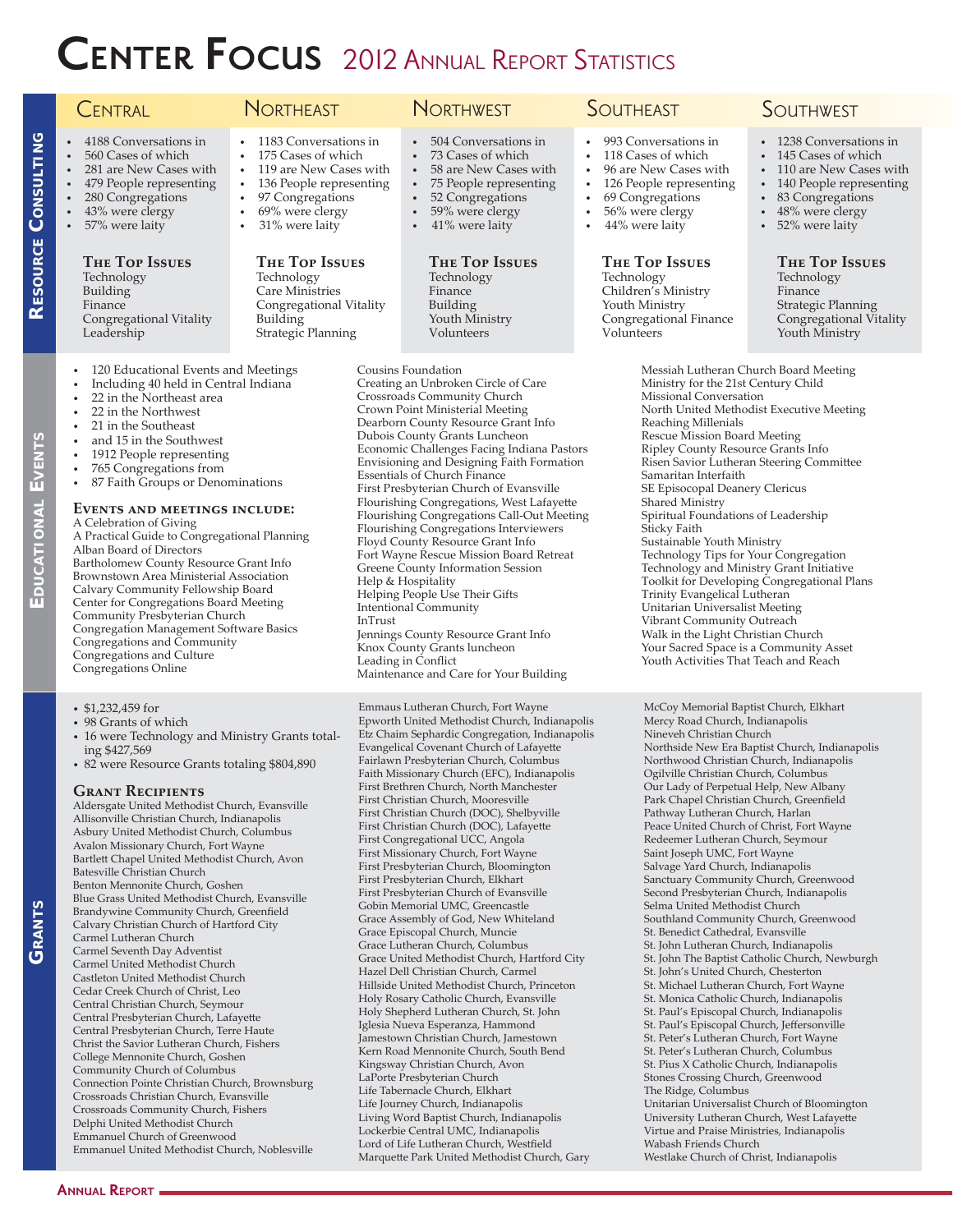# STATEMENTS OF FINANCIAL POSITION AND ACTIVITIES Financial Report

The following is a summary of the statement of financial position and the statement of activities of the Center as of December 31, 2012 and for the year then ended. This financial information was extracted from the audited financial statements of the Indianapolis Center for Congregations, Inc. It does not, however, include all disclosures normally associated with financial statements prepared in conformity with generally accepted accounting principles. The complete financial statements, including footnotes and the report of our auditors, BKD, LLP, are available for review upon request.

| <b>ASSETS</b>                     | 2012            | 2011                      |
|-----------------------------------|-----------------|---------------------------|
| Cash and cash equivalents         | 2,501,348<br>\$ | 1,078,797<br>\$           |
| Prepaid expenses and other assets | 25,431          | 21,380                    |
| Investments                       | 33,048,992      | 24,490,401                |
| Property and equipment            | 211,179         | 284,313                   |
| Total assets                      | 35,786,950      | 25,874,891                |
| <b>LIABILITIES</b>                |                 |                           |
| Accounts payable                  | \$<br>191,829   | \$<br>64,757              |
| Accrued expenses                  | 87,317          | 88,111                    |
| <b>Total liabilities</b>          | 279,146         | 152,868                   |
| <b>NET ASSETS</b>                 |                 |                           |
| Unrestricted                      | \$<br>2,616,649 | $\mathbb{S}$<br>2,487,162 |
| Temporarily restricted            | 32,891,155      | 23,234,861                |
| Total net assets                  | 35,507,804      | 25,722,023                |
| Total liabilities and net assets  | \$35,786,950    | \$25,874,891              |

|                                          | 2012        |                                     |                          | 2011          |                            |                                                 |
|------------------------------------------|-------------|-------------------------------------|--------------------------|---------------|----------------------------|-------------------------------------------------|
|                                          |             | Unrestricted Temporarily Restricted | Total                    | Unrestricted  | Temporarily Restricted     | Total                                           |
| Revenues and other support               |             |                                     |                          |               |                            |                                                 |
| Contributions                            | \$          | 14,000,000<br>\$                    | \$14,000,000             | $\mathcal{S}$ | \$                         | $\, \, \raisebox{10pt}{\text{\circle*{1.5}}}\,$ |
| Return of grant funds                    |             | 56,621                              | 56,621                   |               | 84,467                     | 84,467                                          |
| <b>Educational Events</b>                | 38,758      |                                     | 38,758                   | 58,071        |                            | 58,071                                          |
| Investment income                        | 144,683     | $\overline{\phantom{0}}$            | 144,683                  | 184,745       |                            | 184,745                                         |
|                                          | 183,441     | 14,056,621                          | 14,240,062               | 242,816       | 84,467                     | 327,283                                         |
| Net assets released from restrictions    | 4,400,327   | (4,400,327)                         |                          | 4,835,751     | (4,835,751)                |                                                 |
| Total revenues and other support         | 4,583,768   | 9,656,294                           | 14,240,062               | 5,078,567     | (4,751,284)                | 327,283                                         |
|                                          |             |                                     |                          |               |                            |                                                 |
| <b>Expenses and losses</b>               |             |                                     |                          |               |                            |                                                 |
| <b>Resource Consulting</b>               | 428,710     |                                     | 428,710                  | 517,283       |                            | 517,283                                         |
| Resource Discovery and Dissemination     | 263,746     | $\overline{\phantom{0}}$            | 263,746                  | 251,234       | $\overline{\phantom{0}}$   | 251,234                                         |
| Education                                | 713,375     | —                                   | 713,375                  | 729,410       |                            | 729,410                                         |
| <b>Resource Grants</b>                   | 1,036,008   | $\qquad \qquad -$                   | 1,036,008                | 861,022       | $\overline{\phantom{0}}$   | 861,022                                         |
| Major Grant Initiative                   | 583,262     | $\overline{\phantom{0}}$            | 583,262                  | 1,007,909     | $\overline{\phantom{0}}$   | 1,007,909                                       |
| Congregational Learning and Evaluation   | 591,942     | —                                   | 591,942                  | 640,350       | $\overline{\phantom{0}}$   | 640,350                                         |
| Total program services                   | 3,617,043   |                                     | 3,617,043                | 4,007,208     |                            | 4,007,208                                       |
| Management and general                   | 822,042     | $\overline{\phantom{m}}$            | 822,042                  | 886,641       | —                          | 886,614                                         |
| Total expenses                           | 4,439,085   |                                     | 4,439,085                | 4,893,822     |                            | 4,893,822                                       |
|                                          |             |                                     |                          |               |                            |                                                 |
| Change in net assets before other losses | 144,683     | 9,656,294                           | 9,800,977                | 184,745       | (4,751,284)                | (4, 566, 539)                                   |
| Unrealized losses on investments         | (15, 196)   | —                                   | (15, 196)                |               |                            |                                                 |
|                                          |             |                                     |                          |               |                            |                                                 |
| Change in net assets                     | 129,487     | 9,656,294                           | 9,785,781                | 184,745       | (4,751,284)                | (4,566,539)                                     |
|                                          |             |                                     |                          |               |                            |                                                 |
| Net assets, beginning of year            | 2,487,162   | 23,234,861                          | 25,722,023               | 2,302,417     | 27,986,145                 | 30,288,562                                      |
|                                          |             |                                     |                          |               |                            |                                                 |
| Net assets, end of year                  | \$2,616,649 | 32,891,155<br>$\mathbb{S}^-$        | \$35,507,804 \$2,487,162 |               | 23,234,861<br>$\mathbb{S}$ | \$25,722,023                                    |